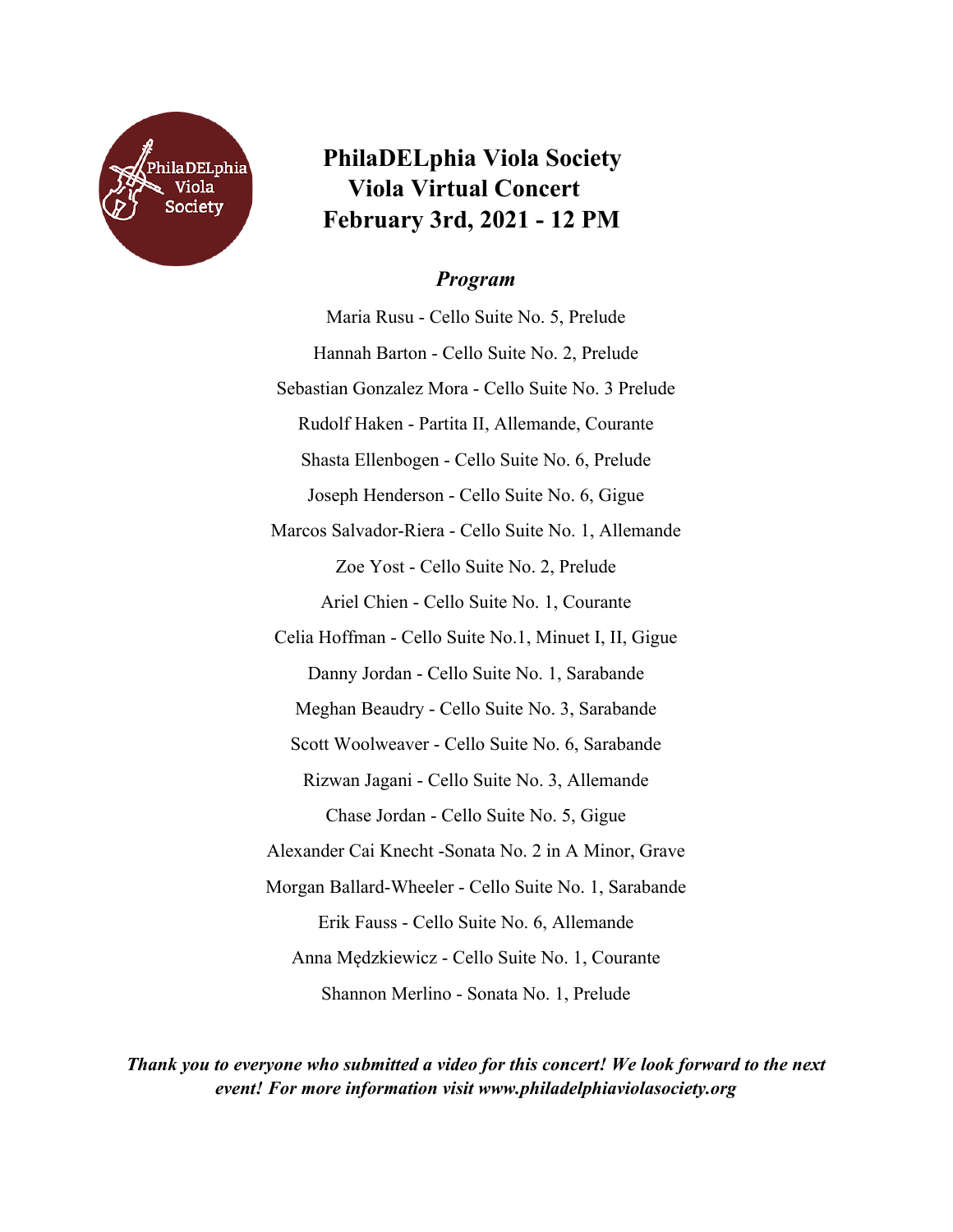## *Biographies*

**Maria Rusu** received her Bachelor of Music from Bowling Green State University and her Master of Music from University of Delaware, both in viola performance. During her time at BGSU, Maria studied with Prof. Matthew Daline-McBride. At University of Delaware she worked with both Dr. Esme Allen-Creighton and Sheila Browne. Before moving to the States, Maria studied music for twelve years with her mother, Teodora Rusu. She has taught violin, viola and chamber music as a Teaching Artist at Play On, Philly!, conducted the CMSP High School string orchestra at Temple University Music Preparatory Division and is currently a corefaculty member at The Music School of Delaware teaching violin, viola and jazz voice. She is also the DYSO string coach and assistant conductor, as well as a member of the Wilmington Community Orchestra and Newark Symphony Orchestra. She is currently the president of the PhilaDELphia Viola Society since January 2017, organizing viola recitals and masterclasses for violists in the tristate area. For more information about her performances, visit www.mariarusu.com

Violist **Hannah Barton** moves easily between the worlds of classical, rock, and contemporary music. A native Chicagoan, Ms. Barton is an active teacher and performer on violin, viola, and electric "viper" violin. Ms. Barton has been a member of dozens of small chamber ensembles, beginning when she was four years old. She has worked closely with many composers, both performing and recording new works. A teacher as well as performer, Ms. Barton is a faculty member of the DePaul School of Music, teaching Suzuki and traditional lessons through the community department. She works regularly with the Chicago Youth Symphonies, coaching sectionals and listening to auditions. Ms. Barton serves on the board of the Society of American Musicians. A veteran of symphony orchestras, Ms. Barton has been performing symphonic repertoire for over two decades. Her many orchestras include the Quad City Symphony, Oistrakh Symphony, and Northbrook Symphony. Ms. Barton began studying violin at age two with her sister Rachel Barton Pine. She earned a Bachelors Degree in Violin Performance from the Peabody Conservatory and a Masters Degree from the Lamont School of Music. Her teachers include Pamela Frank, Desiree Ruhstrat, Yumi Hwang-Williams, David Taylor, and Charles Pikler. All her latest concert information and videos can be found on her website at www.hannahbartonviolin.com and on Instagram @hebartonviolin.

Born in Quebec, Canada, **Sebastian Gonzalez Mora** spent most of his life in Colombia and received all his musical training there. He took his first steps in music at the age of 10 with the violin and, two years later, he began to learn the viola with Jocelyne Bastien at the Montreal Music Conservatory. During summer festivals, Sebastian has had the opportunity to work with renowned violists such as Dimitri Murath, Miguel Da Silva, Kim Kashkashian, Antoine Tamestit, Michel Michalakakos and Atar Arad. Since 2017, Sebastian has received several scholarships such as: Fondation du Camp des Laurentides Scholarship, Fondation de Soutien aux Arts de Laval Scholarship, Academie du Domaine Forget Scholarship, Orford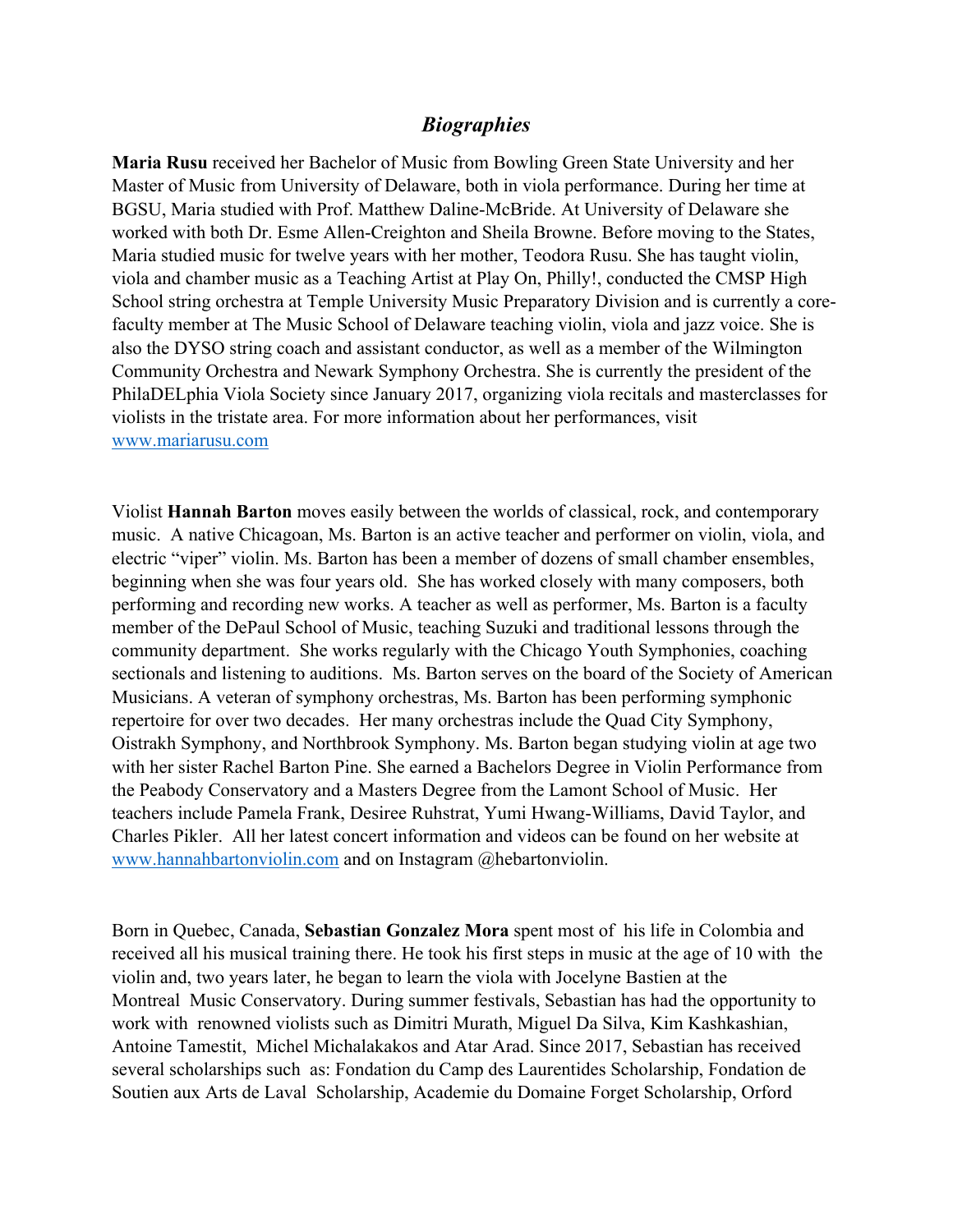Music Scholarship and the Excellence Scholarship of the 2018 Viola Class of the Academie du Domaine Forget. Apart from this, Sebastian has won the grand prize at the Chœur de la Montagne Competition, the grand prize at the MDA-Québec Competition and the second place at the Festival de Lanaudière Concerto Competition. On the other hand, his passion for contemporary music has led him to collaborate with composers such as Gilbert Patenaude and Matthias Hutter for the creation and dissemination of new works for the viola. In the orchestra, Sebastian had the opportunity to occupy the first chair in the Montérégie Youth Symphony Orchestra, the second chair in the Montreal Conservatory Symphony Orchestra and the first chair in the Curé-Antoine-Labelle Symphony Orchestra, orchestra with which he performed as a soloist in 2016. The young violist can be heard often as a soloist at the Montée des Arts, concert hall for which he is in artistic residency for 2019-2020. With 20 years of age and a multitude of projects in mind, Sebastian is currently in his second year of bachelor's degree. Sebastian plays a 1700 Presbler Italian viola with a Lotte bow, courtesy of Canimex.

**Rudolf Haken**, Professor of Viola and Electric Strings at the University of Illinois at Urbana-Champaign, is known for his eclectic performing and compositional styles. He frequently performs his electric viola concertos with orchestras throughout North America, Europe, Asia and South America. During the Covid lockdown Haken has initiated several virtual performing ensembles, among them the Bayreuth International Online Folk Orchestra. He has also led numerous workshops on collaborative music video production. Haken has been received commissions from artists such as violinist Rachel Barton Pine, trumpet virtuoso Paul Merkelo, and flutist Jean Ferrandis. His recordings have been awarded the American Record Guide Critics' Choice Award, as well as being featured in important journals such as The Strad and the Journal of the American Viola Society.

**Shasta Ellenbogen** (1988) grew up in Canada and lives in Berlin. She studied at conservatories in Amsterdam and London, but dropped out to follow her own instinctive path. She is the founder and artistic director of Classical Sundays, a concert series and YouTube channel based in Berlin bringing chamber music to a wider audience.

**Joseph Henderson** studied viola and violin at the University of North Florida. He has performed at the Karen Tuttle Workshop, the National Orchestral Institute, Green Mountain Chamber Music Festival, and the Jacksonville Cello Workshop. As a soloist, he performed the Mendelssohn Violin Concerto after winning the University of North Florida Concerto Competition. As an orchestral musician, Mr. Henderson has performed with the Jacksonville Symphony, the Coastal Symphony of Georgia, Civic Orchestra of Jacksonville, Symphony of the Goddesses, Roy Orbison Hologram Tour, Electric Lights Orchestra, and Video Games Live Orchestra. Joseph Henderson currently studies with Jacksonville Symphony's Principal Violist, DJ Cheek. For fun, he plays all genres of music with his band Good Pluck Trio and teaches private lessons online to students of all ages.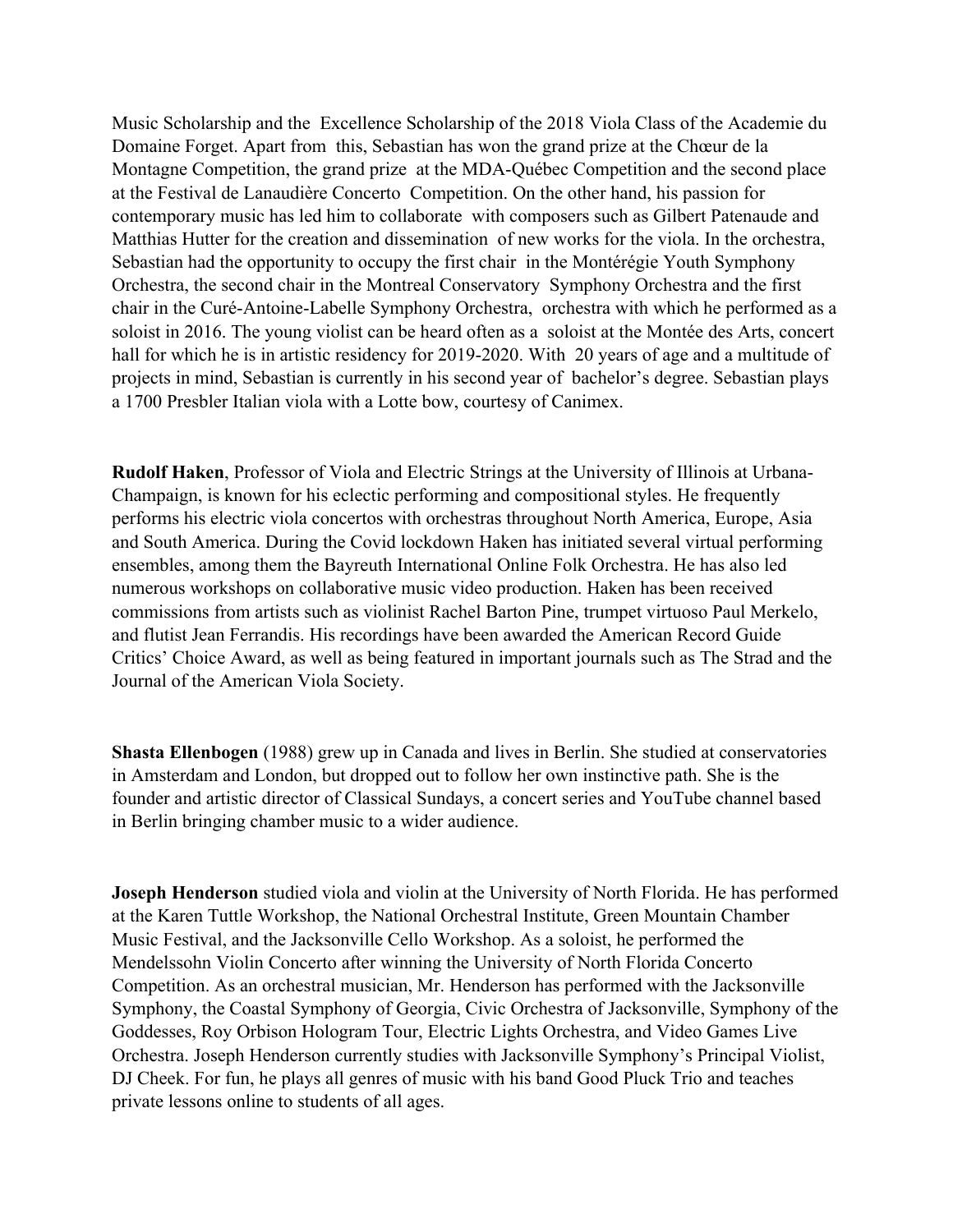**Marcos Salvador-Riera** is a 7th grade vocal and strings major at Cab Calloway School of the Arts in Wilmington. He began playing violin at age six, and has been studying viola with Julianne Murphy Ruiz at the Music School of Delaware since 2017. He is currently a member of the Delaware Youth Symphony Orchestra (DYSO), under the direction of Maestro Simeone Tartaglione and a 2020 winner of the Jacqueline Beach Faulcon Scholarship. At Cab, Marcos is a tenor in the 7th grade Choir and a violist in the orchestra. Marcos is also a member of Cab's Science Olympiad team. He loves to model in 3d, and produces his designs on his own 3D printer. Marcos also enjoys reading, playing soccer and capoeira, and participating in musical theater productions.

**Zoe Yost**, seventeen, is a violist, composer, and writer from Delaware. She has been playing for ten years and currently studies with Kerri Ryan, assistant principal viola in the Philadelphia Orchestra. She is principal violist in the Youth Chamber Orchestra at Temple University's Center for Gifted Young Musicians, where she studies chamber music with the Jasper Quartet, and a scholarship student in Settlement Music School's Trowbridge Advanced Study String Quartet, coached by Thomas Kraines. A prolific performer and winner of numerous concerto and scholarship competitions, she enjoys sharing music with her friends and fellow musicians and looks forward to returning to live concerts. For the past three summers, she has attended the Bowdoin International Music Festival in Brunswick, Maine, where she studied viola with Carol Rodland and Kirsten Docter, and chamber music with Phillip Ying and Ahrim Kim. She also attended Valdres Sommersymfoni, a Norwegian orchestra festival, on scholarship in 2019. After high school, she plans to attend conservatory and pursue a career in viola performance and pedagogy. Zoe is an avid composer, and her original music has won prizes in contests from the National Guild of Piano Teachers, Music Teachers National Association, Pennsylvania Music Teachers Association, and Make Music Alliance. She is also honing her craft in fiction writing, poetry, and illustration, and hopes to pursue them in addition to music.

Violist **Ariel Chien** began her music studies at age three when she was introduced to the violin by her father, Shen-Pang Chien. At the age of seven, Ariel switched to viola and became more serious with her music studies. In 2011, Ariel was accepted into the American Youth Philharmonic Orchestras where she participated in the program for four seasons. At age 11, she was accepted into the WorldStrides Honors Performance Series for three consecutive summers where she was given the opportunity to perform at Carnegie Hall.

Ariel has been awarded first prize in the Northern Virginia Music Teacher Association (NVMTA) Concerto Competition and has also been a prizewinner to the NVMTA Caurine Easterling Strings Competition. In August of 2018, She performed her first solo recital at the Bach Recital Hall in Taipei City Taiwan. Ariel has attended many festivals and workshops including the High School Music Academy at the University of Maryland College Park, Green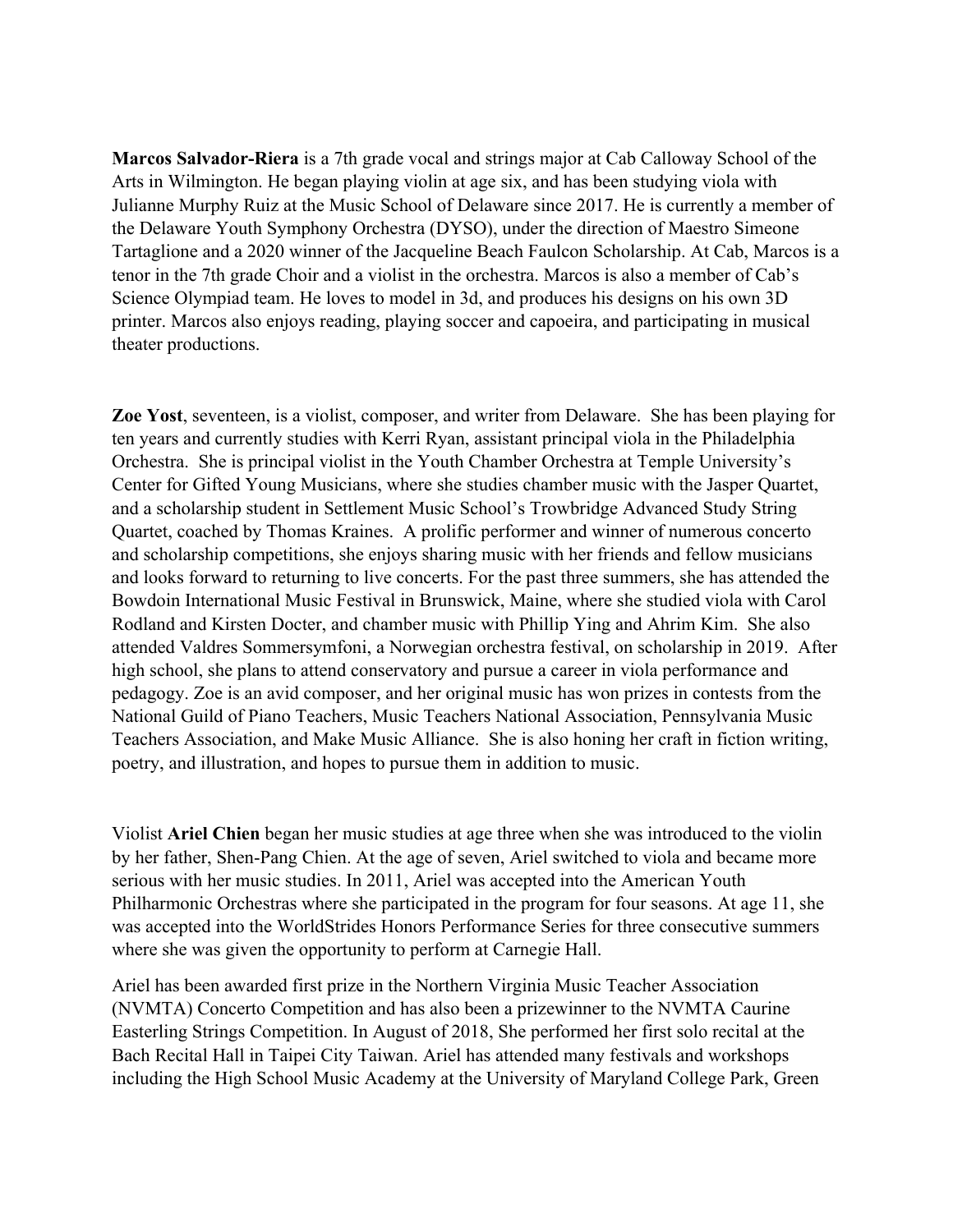Mountain Chamber Music Festival, Karen Tuttle Viola Workshop, Serafin String Quartet Workshop, and the Aspen Music Festival.

Ariel's influential teachers include Shen-Pang Chien, Sheila Browne, Susan Dubois, Karen Ritscher, Wesley Collins, Christian Colberg, and Daniel Foster. She has also had the privilege to play in masterclasses for the Escher Quartet, Michelle LaCourse, Ed Gazouleas, Kirsten Docter, Lynne Ramsey, and Stephen Wyrczynski. She is currently a freshman at the Cleveland Institute of Music studying under Jeffrey Irvine.

**Celia Hoffman** is an IB student at Mount Pleasant High School with plans to study ecology and Spanish. In addition to Mount Pleasant's orchestra, she is in the Delaware Youth Symphony Orchestra and studies private viola lessons with Maria Rusu at The Music School of Delaware in Wilmington. In her free time, she plays volleyball and enjoys creating increasingly bizarre ice cream flavors.

Violist **Danny Jordan** is currently pursuing a Master's Degree in Viola Performance at the Cleveland Institute of Music under the tutelage of Mark Jackobs. Prior to beginning their studies in Cleveland, Jordan received a Bachelor's Degree in Viola Performance, graduating Summa Cum Laude, from Southern Methodist University in Dallas, TX, studying with Barbara Sudweeks. Their past accolades include a finalist position in the 2019-2020 Meadows School of the Arts Concerto Competition, Two-Time Orchestral Fellow at the Texas Music Festival, performances as principal viola at Meyerson Symphony Center and Winspear Opera House in Dallas, TX, and performances with the Dallas String Quartet. Orchestral experience includes performances with the San Angelo Symphony Orchestra, Meadows Symphony Orchestra, Cleveland Institute of Music Orchestra, and Texas Music Festival Symphony Orchestra, while Chamber Music experience includes performances with Dallas String Quartet, Bishop String Quartet, Kyklos Quartet, and Amaiera Quartet, as well as performances alongside members of the Escher Quartet and masterclass performances for the Elias String Quartet and the Pacifica Quartet. Jordan is extremely passionate about classical music education, having taught both privately and in group settings, ranging from solo to orchestral contexts, throughout their career. They are currently available to teach in Cleveland, OH or via online platforms. Jordan currently performs on a viola made in Seattle, WA in 1999 by Alan and Sarah Balmforth.

**Meghan Beaudry** is a violist and teacher in the Houston area. In 2012, she graduated with her MM in Viola Performance and Suzuki Pedagogy from the Hartt School in Connecticut, where she studied viola with Rita Porfiris and Suzuki pedagogy with Teri Einfeldt. Ms. Beaudry received her BM in Viola Performance from SUNY Purchase College in New York. She maintains a private studio in Clear Lake, where she teaches students ages three to ninety- two years old.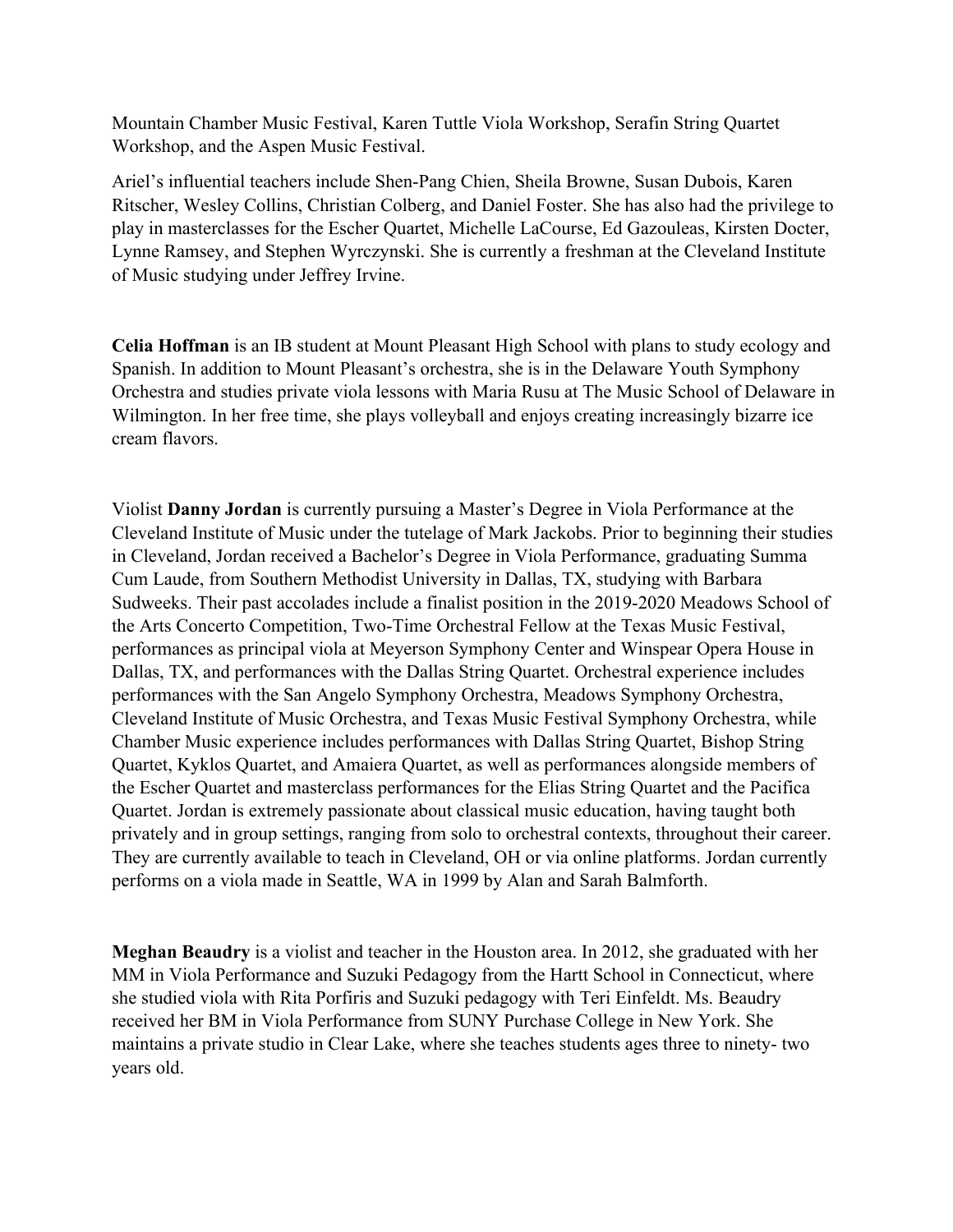**Scott Woolweaver** is principal violist of the Boston Pops Esplanade Orchestra and the Ann Arbor (MI) Symphony Orchestra. After graduating with Distinction from University of Michigan he moved to Boston for graduate studies with Walter Trampler at Boston University and the New England Conservatory of Music. In Boston he founded the Boston Composers String Quartet, which won the Silver Medal at the String Quartet Competition and Chamber Music Festa in Osaka, Japan. The Quartet also received recording and residency grants from the National Endowment for the Arts and the Aaron Copland Foundation. For 25 years he was a member of the New England Piano Quartette, which received numerous awards, including a residency grant from the C. Michael Paul Foundation and three Chamber Music America commissioning grants. For 10 years Scott was principal violist of the Vermont Symphony, the oldest state-supported musical organization in the United States, and at the invitation of the VSO's Music Director, was visiting artist with the National Orchestra of Panamá. For eight years he was violist of the Ives String Quartet (now the Ives Collaborative), based in the San Francisco Bay area. Scott also performs, records and tours with the Chameleon Arts Ensemble of Boston, and Alea III, a contemporary music ensemble based Boston. He is Artist Affiliate in Viola and Chamber Music at Tufts University, and a faculty member of the All Newton Music School in West Newton (MA), where he is Director of the Con Brio chamber music series. He has held the position of Artist Associate at prestigious Williams College in Williamstown, Massachusetts, Instructor of Viola at Eastern Michigan University School of Music and Dance (Ypsilanit, MI) and Guest Artist at the Massachusetts Institute of Technology in Cambridge (MA). He is a regular guest of the Martha's Vineyard Chamber Music Society and is Director of the Adult Chamber Music Institute at Kneisel Hall in Blue Hill, Maine. Scott plays a Johan Georg Thir viola made in Vienna, 1737.

**Rizwan Jagani** is an American violist of Indian/Pakistani heritage. Coined the "new-fit" musician by violist and mentor Tatjana Mead Chamis, Jagani reimagines the idea of what the viola can do by combining his formal training in Western Classical performance with other musical genres such as Bollywood, Musical Theatre, Pop, Rock, and more. You can hear this in his various renditions of popular musical works. He has a Bachelor of Arts (Major: Music/minor: Spanish) degree from Austin College and a Master of Music Performance degree from Carnegie Mellon University. Jagani is currently studying with Kate Hamilton at the University of Nevada, Las Vegas as the school's first Artist Diploma candidate.

**Chase Jordan** is a violist and composer currently based at the Hartt School, where he is pursuing a Master of Music Degree in Viola Performance and Music Composition, studying viola with Rita Porfiris and composition with Juhi Bansal. Chase holds a Bachelor's Degree in Viola Performance ('20) from the University of Wyoming, where he studied viola with James Przygocki. Jordan is a frequent performer of orchestral, chamber, and solo music; having performed in the Bozeman Symphony Orchestra (MT) viola section, as a recitalist with the New York Viola Society, and as a soloist multiple times with the University of Wyoming Chamber Orchestra, including the world premiere of his composition, "Talus Dance" for solo viola,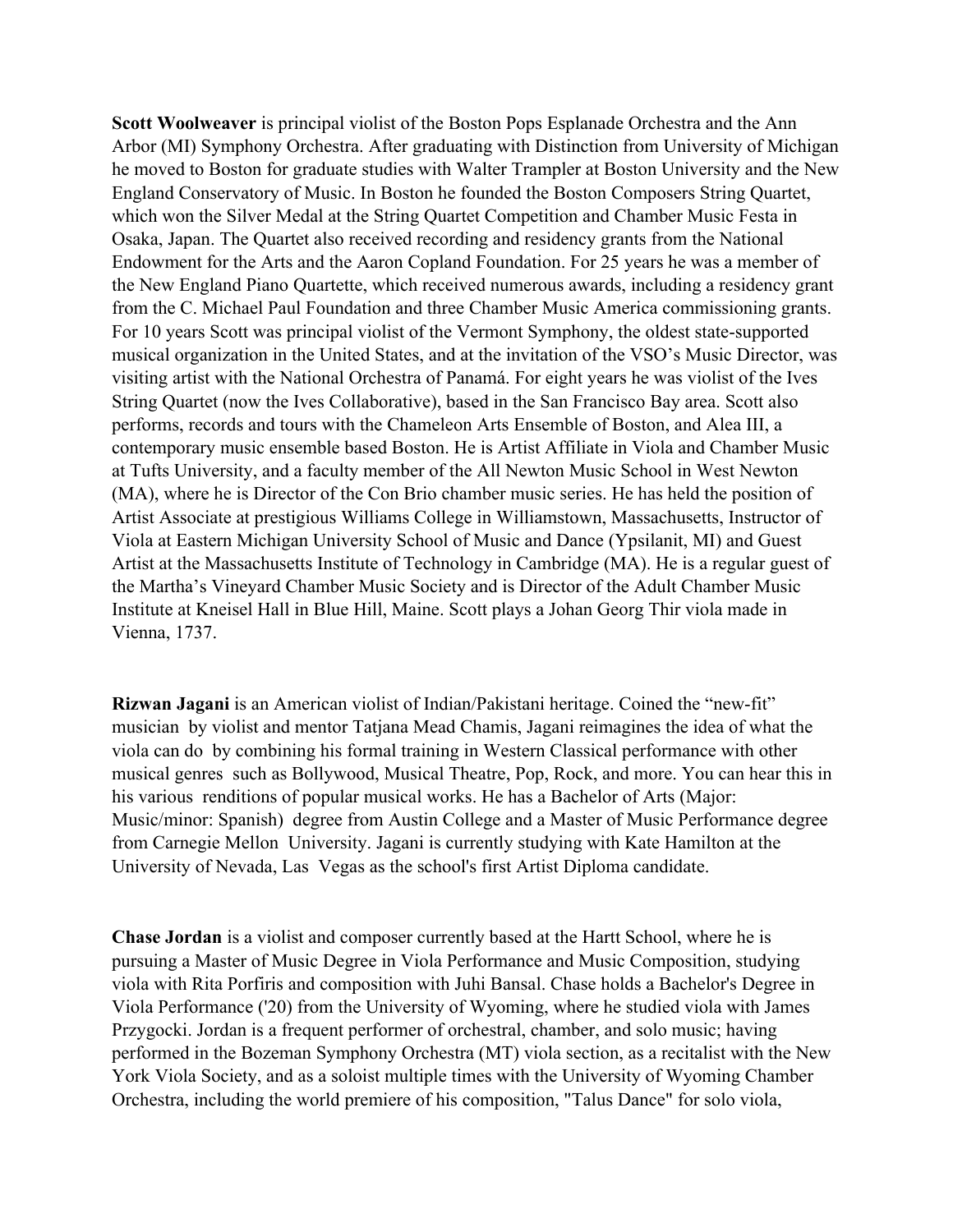strings, and percussion in February of 2020. In addition, Chase enjoys the performance of new music, having performed several world premieres in addition to commissioning works from composers including Stephen Weigel and Hannah Rice.

**Alexander Cai Knecht** completed a DMA under full scholarship at USC in 2018, where he studied with Brian Chen. He holds a master's degree from Juilliard, where he studied with Masao Kawasaki, and bachelors' degrees from La Sierra University, where he studied with Jason Uyeyama. In 2018, he became a member of the viola section of the Long Beach Symphony Orchestra. Since 2019, he has served as a Teaching Artist for the Caesura Youth Orchestra at Columbus Elementary School in Glendale. In 2019, he founded a free violin class outreach program at the Los Angeles Chinese Seventh-Day Adventist Church. He is a regular participant as a violinist in the liturgical music at St. Joseph the Worker parish in Loma Linda. He has been a mentor teaching strings in the CKC-Music community engagement program in San Bernardino since its founding in 2008, continuing to the present day through Zoom.

Last summer he performed in an online celebration of the violin caprices of Sophie-Carmen Eckhardt-Grammaté, as part of a celebration of Canada Day hosted by Scott St. John of the Colburn School. He remains an active teacher and performer online.

In past summers he has been a fellow at the Aspen Music Festival, the Music Academy of the West, and the Gonggeng Music Festival in Zhejiang Province, China. He comes from a musical family of Chinese, Korean and Caucasian ancestry including three siblings, all of whom play and teach string instruments.

**Morgan Ballard-Wheeler** hails from Tucson, Arizona, and has a wide array of interests and experiences in music. He is currently a master's student in viola at the Hartt School, studying with Rita Porfiris, but when not playing viola he is singing a Mozart aria or Schubert lied. He also has experience as a conductor and thinks more violists should take the podium. Morgan recently graduated from St. John's College in Annapolis, Maryland where he studied the literature and history of science from the Western Canon. He keeps Shakespeare on his bedside table.

**Erik Fauss** is an award-winning violist, songwriter, and artistic director currently freelancing in London. He studied music in California, Vienna, and recently finished his Masters at the Royal Academy of Music. Active in his faith, he serves on the music team at Reality Church London and performs regularly with the Kings Chamber Orchestra (a professional Christian ensemble). He recently formed an indie-folk band with Audrey Tambudzai, and the two will be releasing their first album this summer. Having finished a research project on audience-performer dynamics, he is now starting a chamber concert series that involves audience participation and creative performance platforms. Fauss hopes to continue creating and collaborating with other artists.